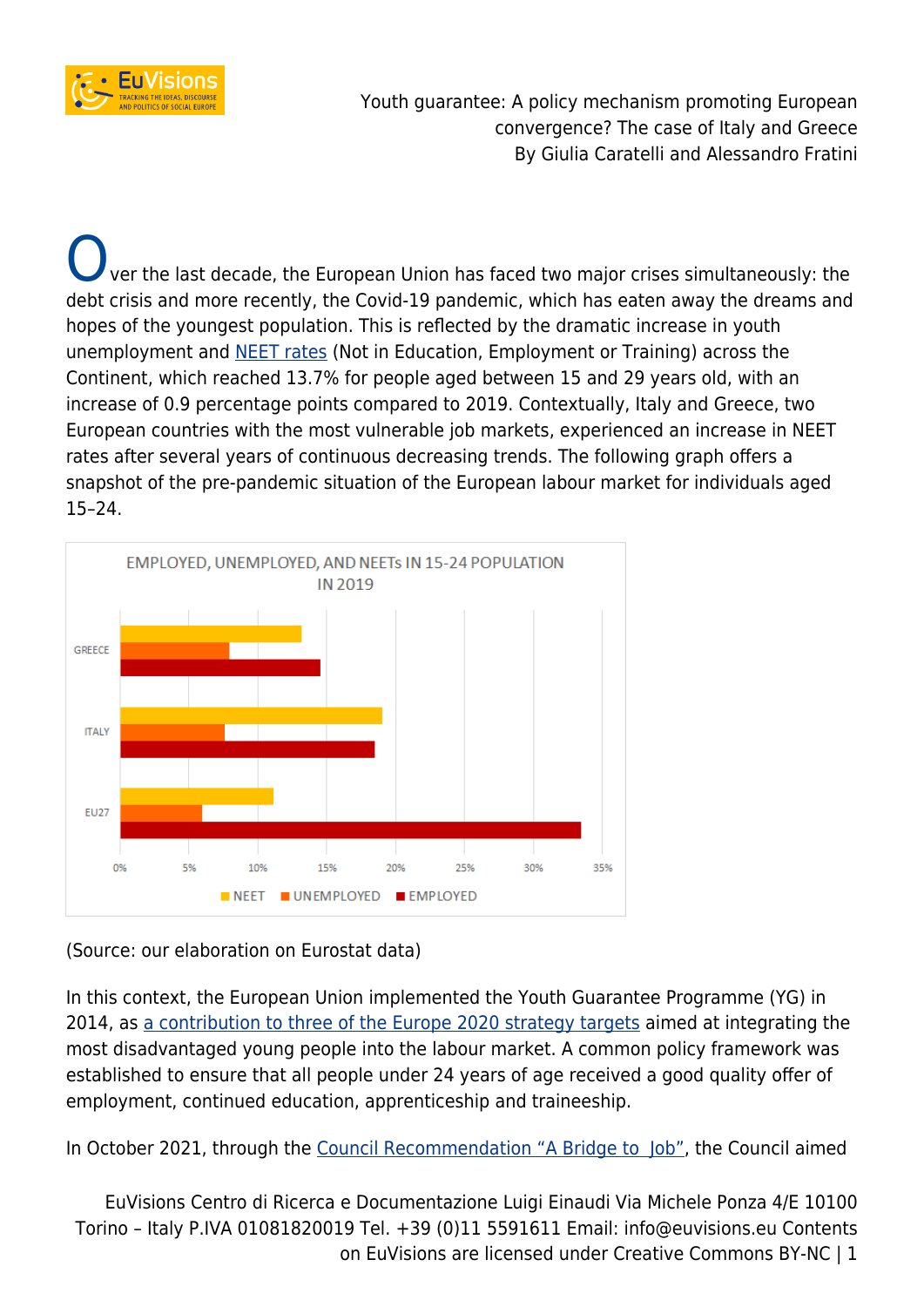

at improving the capacity of the programme, building its effort on the [Commission Proposal.](https://eur-lex.europa.eu/legal-content/EN/TXT/?qid=1594047695309&uri=CELEX:52020DC0277) Currently, the recommendation is backed up by significant EU financing, both under NextGenerationEU and the long-term EU budget. The reinforced YG is meant to address all NEETs under 30 years of age, with a particular concern for the most vulnerable ones (e.g. those with disabilities or multidimensional problems).

This article focuses on Italy and Greece, two countries sharing several common features; both form part of the [Southern European Welfare regime](https://journals.sagepub.com/doi/10.1177/095892879600600102) and of the [sub-protective regime for](https://www.salto-youth.net/downloads/4-17-803/DisadvantagedYouthPolicyAnnex.pdf) [what concerns the Active Labour Market Policies](https://www.salto-youth.net/downloads/4-17-803/DisadvantagedYouthPolicyAnnex.pdf) (ALMPs). Both countries have a longstanding tradition of extremely unfavourable macroeconomic conditions, especially related to youth. Furthermore, exactly because of these characteristics, they were both largely eligible to receive the European Social Fund and the Youth Employment Initiative funds from the European Union (i.e. the youth unemployment rate must be higher than 25% in the region of interest).

# an initial level of misfit is a necessary prerequisite for a future convergence

By adopting the ["fit/misfit" analytical tool,](https://onlinelibrary.wiley.com/doi/full/10.1111/j.1468-0491.2011.01533.x) this article analyses the reforms undertaken within these two national contexts, investigates the changes that occurred before and after the implementation of YG and assesses whether a certain degree of Europeanization can be detected. [Europeanization](https://papers.ssrn.com/sol3/papers.cfm?abstract_id=601163) can be defined as a process of sharing practices, know-how and "ways of doing things". For this process to take place, an initial policy misfit is needed: this initial gap between national and European targets could potentially trigger "adaptational pressures" at the European level, eventually inducing a relevant policy change. Hence, if a process of Europeanization took place, we would expect to observe a change in the welfare paradigm in both countries and an alignment of national policies to European targets. Indeed, YG exhibits promising characteristics that could positively contribute to the development and strengthening of ALMPs, with a specific focus on young people. Moreover, as shown by the [literature,](https://onlinelibrary.wiley.com/doi/full/10.1111/j.1468-0491.2011.01533.x) an initial level of misfit is a necessary prerequisite for a future convergence, but it is not a sufficient one: we expect the different consensus among domestic actors to determine the different levels of policy change in Italy and Greece.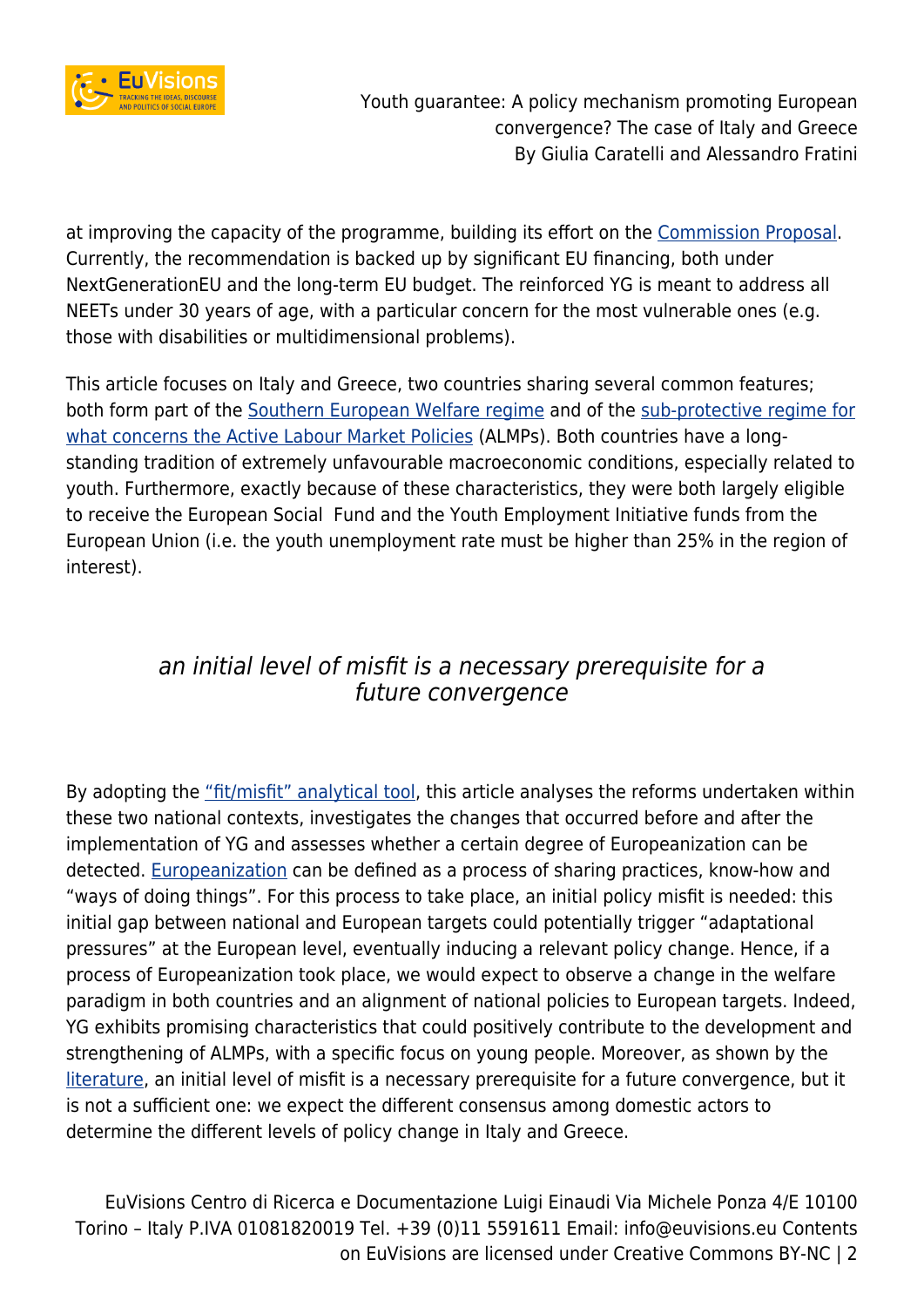

### **The Youth Employment Policies in Italy and Greece before 2014**

Between the 80s and 90s, Italy and Greece underwent a [process of flexibilization,](https://onlinelibrary.wiley.com/doi/full/10.1111/jcms.12533) [deregulation and reduction of the employee protection](https://onlinelibrary.wiley.com/doi/full/10.1111/jcms.12533); these reforms were intended to act as stimuli for the labour market, but being pursued typically "at the margin", these reforms instead led towards a dualization of the labour market, widening the ["insider-outsider" gap](https://www.momentum-quarterly.org/ojs2/index.php/momentum/article/download/3622/2753) and further undermining the coverage of collective bargaining. In Italy in particular, despite numerous attempts, no well-structured project was implemented until 2014. In Greece, several interventions to promote employment were adopted starting from 2010.

In both countries, the existing ALMPs were not aligned with European targets: a monitoring system for ALMPs was missing in Italy, while in Greece these policies were [poorly coordinated](https://www.researchgate.net/publication/318677797_Active_Labour_Market_Policies_in_Greece_Challenges_and_responses_during_the_economic_crisis_Social_Policy_Vol_6_June_pp_45-66) [and displayed an incoherent design and implementation](https://www.researchgate.net/publication/318677797_Active_Labour_Market_Policies_in_Greece_Challenges_and_responses_during_the_economic_crisis_Social_Policy_Vol_6_June_pp_45-66).

### **New Policies and Institutions after YG Implementation**

Both countries tried to reform their educational systems, improving their work-to-school programmes and their labour market. Additionally, their YG were built on a formal partnership-based approach. In general, both countries opted for a structural-designed policy in line with a "work-first" approach, thus prioritizing rapid labour market reintegration over qualifications and upskilling.

In Greece, a specific permanent diagnostic mechanism was introduced to tackle skill mismatches: the IT information system ERGANI was established through the Ministerial Decision (5072/6/25.2.2013), inter alia, to match skills demand and supply and to effectively respond to labour market needs. The main measures offered by YG included individual action planning, programmes to gain work experience, innovative outreach strategies and career guidance. The OAED offers additional vocational schools. The main flagship programme was the Voucher Scheme, which targeted different groups, to provide a more structured and shorter school-to-work transition, based on a novel "dual system" approach of combining training with on-the-job experience and practical work placements in the private sector.

# In terms of policy design, both countries have implemented measures to pursue the targets set at the European level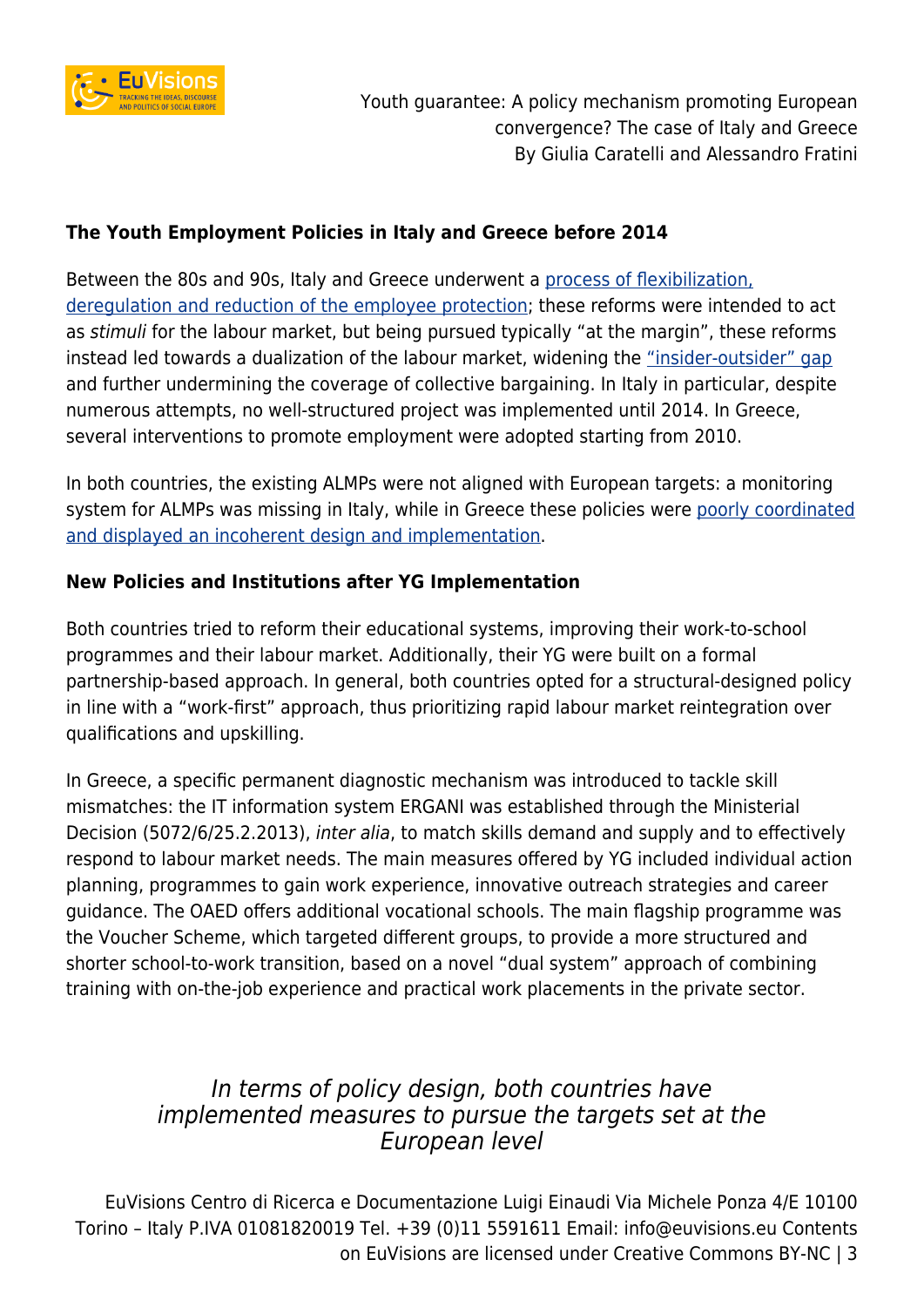

Similarly, in Italy, a web portal was established to inform the population about the initiative, and standardized profiling methods were used to rank the registered people according to their skills and probable employability: higher profiling scores were associated with worse macroeconomic and geographical contexts. The government formulated nine standard actions addressed to the young population, including orientation, counselling activities, training, traineeships, civil service, self-employment service and occupational bonuses for firms. Finally, one last reform was introduced in 2019 (Nuova Garanzia Giovani) to improve the level of NEET outreach by trying to contact the basic income recipients and insert them into the YG circuit.

### **Toward Europeanization of Youth Employment Policy?**

To assess whether a European convergence took place, an analysis based on two major dimensions – policy design and institutional structure – was carried out.

| <b>MONITORING AND EVALUATION PROCESS SYSTEM</b> |                                                                                                                                         |                                                                                                       |
|-------------------------------------------------|-----------------------------------------------------------------------------------------------------------------------------------------|-------------------------------------------------------------------------------------------------------|
|                                                 | <b>ITALY</b>                                                                                                                            | <b>GREECE</b>                                                                                         |
| Partnership based<br>approach                   | Fragmented organized interest<br>$\bullet$<br>among regions<br>Lack of private sector involvement<br>$\bullet$<br>at the national level | Fragmented organized interest<br>$\bullet$<br>Inclusion of the National Youth<br>$\bullet$<br>Council |
| Electronic profiling                            | Yes                                                                                                                                     | Yes                                                                                                   |
| Monitoring system                               | Under the unique management of ANPAL                                                                                                    | Delegated to exteranal actor and/or<br>agencies                                                       |

(Source: our elaboration based on the following data: [Youth Guarantee country by country:](https://ec.europa.eu/social/main.jsp?catId=1161&langId=en&intPageId=3340) [Italy 2020;](https://ec.europa.eu/social/main.jsp?catId=1161&langId=en&intPageId=3340) [Youth Guarantee country by country: Greece 2020](https://ec.europa.eu/social/main.jsp?catId=1161&langId=en&intPageId=3337); [Data collection for monitoring](https://www.google.com/url?sa=t&rct=j&q=&esrc=s&source=web&cd=&ved=2ahUKEwjshuP374n2AhULHOwKHSqXAmoQFnoECAkQAQ&url=https%3A%2F%2Fec.europa.eu%2Fsocial%2FBlobServlet%3FdocId%3D20656%26langId%3Den&usg=AOvVaw27aRIjhWQzBlkGHTmDhdB0) [of Youth Guarantee schemes 2017](https://www.google.com/url?sa=t&rct=j&q=&esrc=s&source=web&cd=&ved=2ahUKEwjshuP374n2AhULHOwKHSqXAmoQFnoECAkQAQ&url=https%3A%2F%2Fec.europa.eu%2Fsocial%2FBlobServlet%3FdocId%3D20656%26langId%3Den&usg=AOvVaw27aRIjhWQzBlkGHTmDhdB0).)

In terms of policy design, both countries have implemented measures to pursue the targets set at the European level: total outreach to the NEET population and offering of an intervention within 4 months at the start of their unemployment status or at the end of their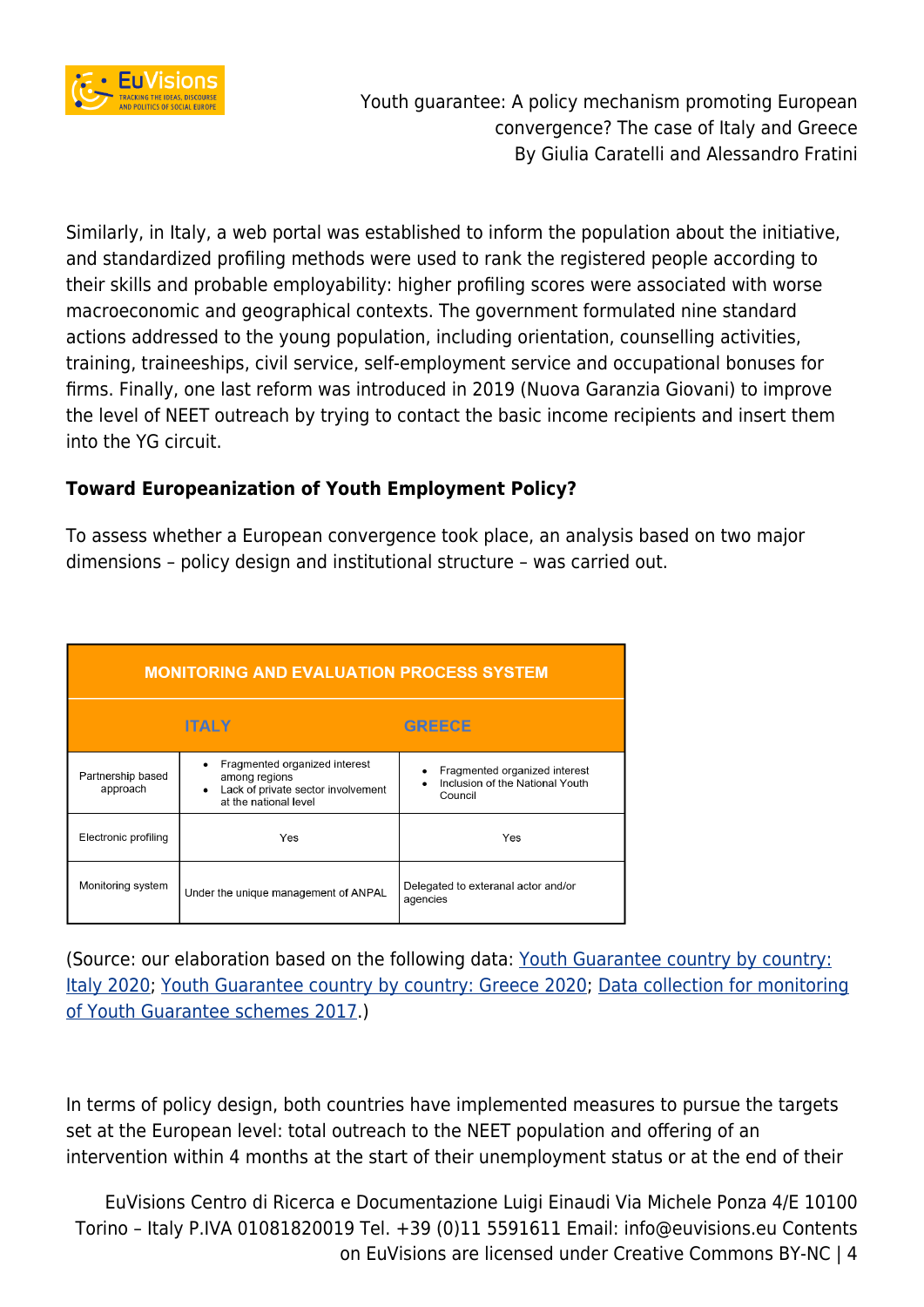

studies. Over time, they enacted several measures to improve their capacity to reach these goals. Both countries' Implementation Plans were built on a formal partnership-based approach, although the social dialogue was still informally characterized by fragmented organized interest. Overall, concerning these first two aspects, only a partial misfit can be observed.

# To summarize, Italy and Greece have adopted, after the introduction of YG, a similar partnership-based approach despite internal weaknesses.

For the institutional dimension, two sub-measures were considered: the existence of a partnership-based approach and the overall capacity of the monitoring system. In Italy, despite some initial problems, a monitoring system has been in place since the introduction of the measure, and since mid-2017 it has been under the unique management of ANPAL, taking data directly from the Regions and PES. In Greece, an electronic profiling system is in place and is additionally supported by the Individual Action Plan tool used by the OAED to monitor and evaluate the PES actions. The monitoring system was, however, still at the design phase in 2020.

To summarize, Italy and Greece have adopted, after the introduction of YG, a similar partnership-based approach despite internal weaknesses. The main difference refers to the monitoring system, which considerably fits with European targets in the Italian case, but does so only partially in the Greek case. The combination of all these pieces of information may be used to show that, despite a similar starting point, the evolutionary pathways and degree of Europeanization of the two countries are different.

Italy exhibits a higher degree of Europeanization and greater convergence with European targets in the monitoring process dimension, whereas Greece is still lagging behind. As previously discussed, this could be explained by looking at the domestic preferences within the political arena, which in the Italian political supply side case, strongly favoured reforms of the labour market and especially the monitoring process, data collection and evaluation components. For example, within the Italian scenario, the [former Minister of Labour](https://www.degruyter.com/document/doi/10.1515/wps-2017-0005/html) [Giovannini can be depicted as the one who more likely acted as "facilitator" to promote the](https://www.degruyter.com/document/doi/10.1515/wps-2017-0005/html)